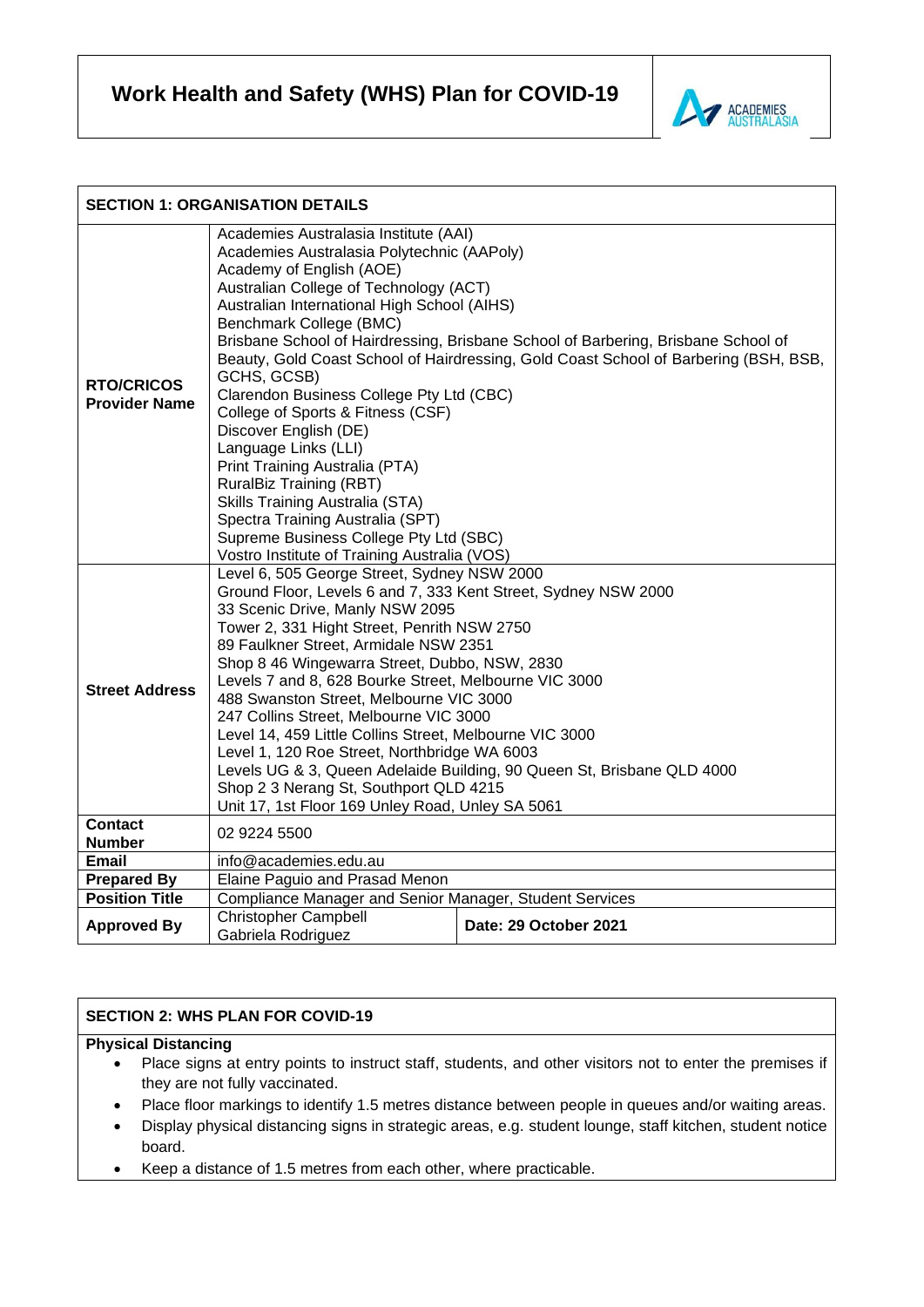- Minimise the use of cash transactions by asking students to use contactless payment options, e.g. tap and go or direct deposit.
- Queensland: Maintain 1 person per 2 square metres for large lecture settings in Brisbane campus. Note that smaller education and teaching sessions, such as group seminars, tutorials, practicals and laboratory-based learnings, and vocational training sessions are not subject to this occupant density.
- Victoria: Onsite learning for fully vaccinated students for hands-on, skills-based learning when vaccination rate of 80% of 16+ fully vaccinated population is reached (approximately 5 November) and density of 1 person per 4 square meters.

### **Hygiene and Cleaning**

- Encourage students and staff to practice good hygiene by frequently washing their hands and regularly cleaning their work areas.
- Promote good personal hygiene when sneezing and coughing. People should cover their coughs or sneezes with an elbow or tissue, dispose of the tissue immediately and wash their hands, and avoid touching their face.
- Increase cleaning of frequently touched areas and surfaces, and shared amenities with detergent or disinfectant. This includes door handles, benchtops, kitchens, tabletops and desks, bathroom fixtures, toilets, water taps, lunchrooms, photocopiers, reception desks, sign-in stations and desktop equipment including keyboards, mouse and telephones.
- Provision of access to hand sanitizers at meeting rooms, and classrooms.
- Keep hand hygiene facilities properly stocked and in good working order.
- Encourage staff and students to avoid sharing any personal items including stationery, where possible.

#### **Wellbeing of Staff Members**

- Direct staff to stay at home if they are sick with cold and flu symptoms.
- Consult with staff on COVID-19 measures in the workplace and provide workers with adequate information and education.
- Put signs and posters up to remind staff and others of the risk of COVID-19 transmission.
- Use electronic communications as video conferencing for non-essential face-to-face gatherings, meetings and training.
- Consider deferring or cancelling non-essential events.
- Provide staff with significant updates on health directives.

### **Wellbeing of Students**

- Direct students to stay at home if they are sick with cold and flu symptoms.
- Put signs and posters up to remind students and others of the risk of COVID-19 transmission.
- Non-essential events are deferred or cancelled.
- Online classes are offered to students unless directed by the government to attend face-to-face classes.
- Provide student support services online or in-person.
- Provide students with significant updates on health directives.

### **Regular Communication**

- Provide information to staff and students on relevant government advice and directives to prevent the spread of COVID-19.
- Provide staff and students with information in relation to COVID-19 measures, including good hygiene practices, physical distancing, and appropriate cleaning and disinfection practices on campus.
- Advise students and staff of the requirements and expectations applicable to them when they resume face-to-face classes by attending a COVID-19 Safe session on the first day on campus.
- Liaise, consult and work with the Building Manager regarding their WHS plan and activities.

### **Handling of Deliveries**

- Designate staff to handle deliveries on each campus.
- Provide guidelines on handling deliveries including washing of hands after handling of delivery goods.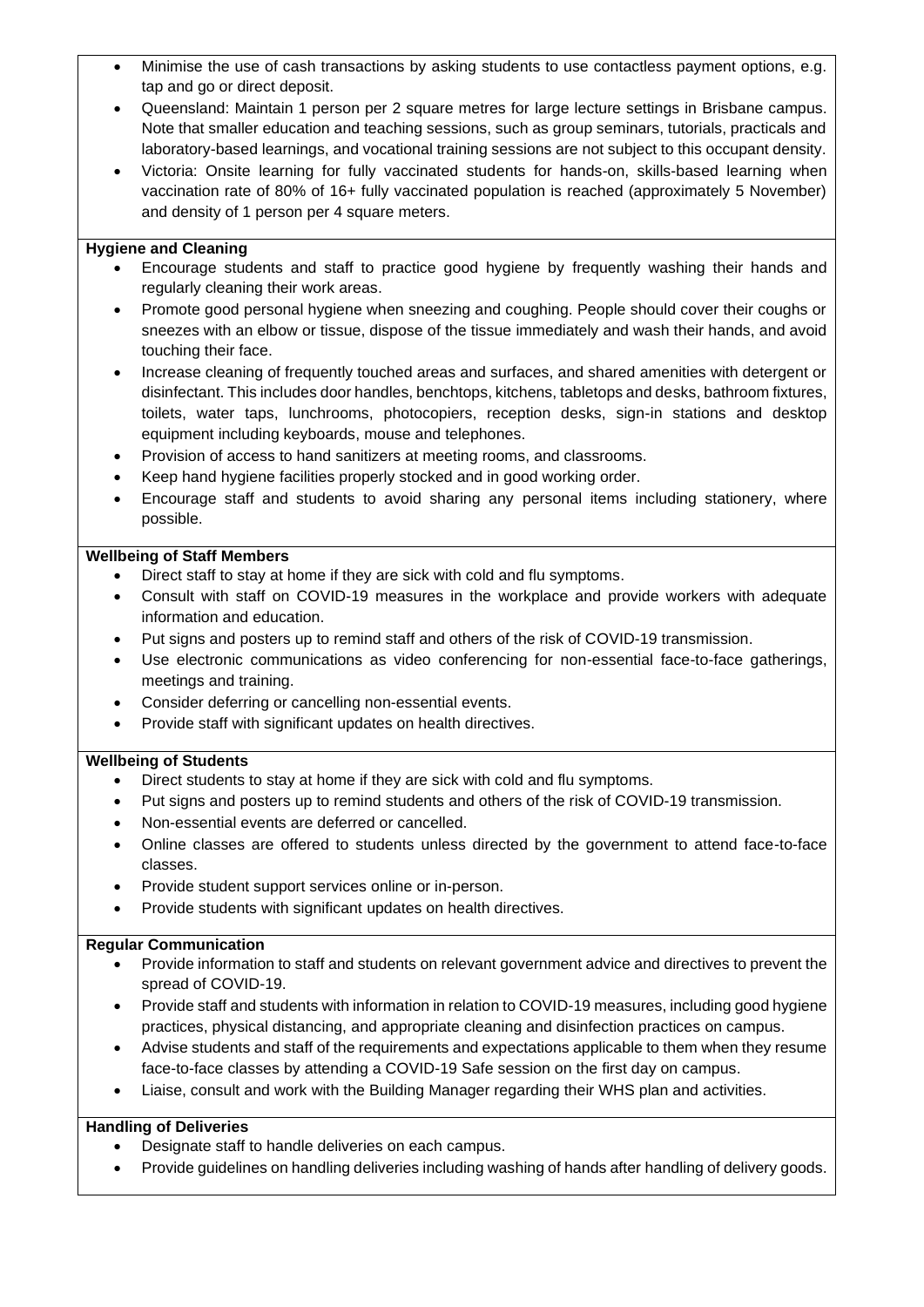## **Use of QR Code**

All staff, students and visitors on campus are required to sign in via QR code.

If they are unable to scan the QR code, their name, contact details, and the time they came in and out must be recorded on the guest book at the reception.

#### **Masks**

• All staff, students and visitors on campus are required to comply with the State Government's mandate regarding mask wearing, where applicable.

#### **Ventilation**

- Open classroom doors and/or windows to increase air flow, where practicable.
- Liaise with the Building Manager to ensure that the heating, ventilation and air conditioning system is being maintained, where practicable.

### **Vaccination**

New South Wales

- Until further notice, no staff, students or any visitors will be allowed into the Colleges' premises ('Restricted Premises') unless they have been fully vaccinated. Proof of vaccination must be provided.
- Restriction in accessing the premises also applies to people with a COVID-19 Vaccine Medical Contraindication certificate. However, cases wherein a State Government approved form is provided will be reconsidered on a case-by-case basis.
- The College designates an Authorised Officer who is responsible for checking the vaccination status of each staff, student and visitor.
- Staff required to train students at premises other than the Restricted Premises (e.g., Training of a client's staff at the client's premises) must liaise with the College CEO about the details of their assignment. Trainees must be fully vaccinated, and the environment must be COVID-safe.
- The College requires the work placement, on the job training and outdoor class venues used for course delivery to provide a copy of their COVID-19 Safety Plan and to confirm that their staff have been fully vaccinated.

#### Queensland

The College strongly recommends all staff seek full vaccination.

#### Victoria

- Since 15 October 2021, to work on the College's premises, or other premises where students are trained (e.g., client's premises where client's staff are trained) staff must:
	- − be fully vaccinated, or
	- have received the first dose and have a booking to receive the second dose by 26
	- − November 2021, or
	- − haven't received any doses but have a booking to receive the first dose by 22 October 2021.

Proof of vaccination must be provided by 22 October 2021.

- From 5 November 2021, no staff, students or any visitors will be allowed into any college premises ('Restricted Premises') in Victoria unless that person has been fully vaccinated.
- Restriction in accessing the premises also applies to people with a COVID-19 Vaccine Medical Contraindication certificate. However, cases wherein a State Government approved form is provided will be reconsidered on a case-by-case basis.
- The College designates an Authorised Officer who is responsible for checking the vaccination status of each staff, student and visitor.
- Staff required to train students at premises other than the Restricted Premises (eg. Training of a client's staff at the client's premises) must liaise with the College CEO about the details of their assignment. Trainees must be fully vaccinated, and the environment must be COVID-safe.
- The College requires the work placement, on the job training and outdoor class venues used for course delivery to provide a copy of their COVID-19 Safety Plan and confirm that their staff have been fully vaccinated.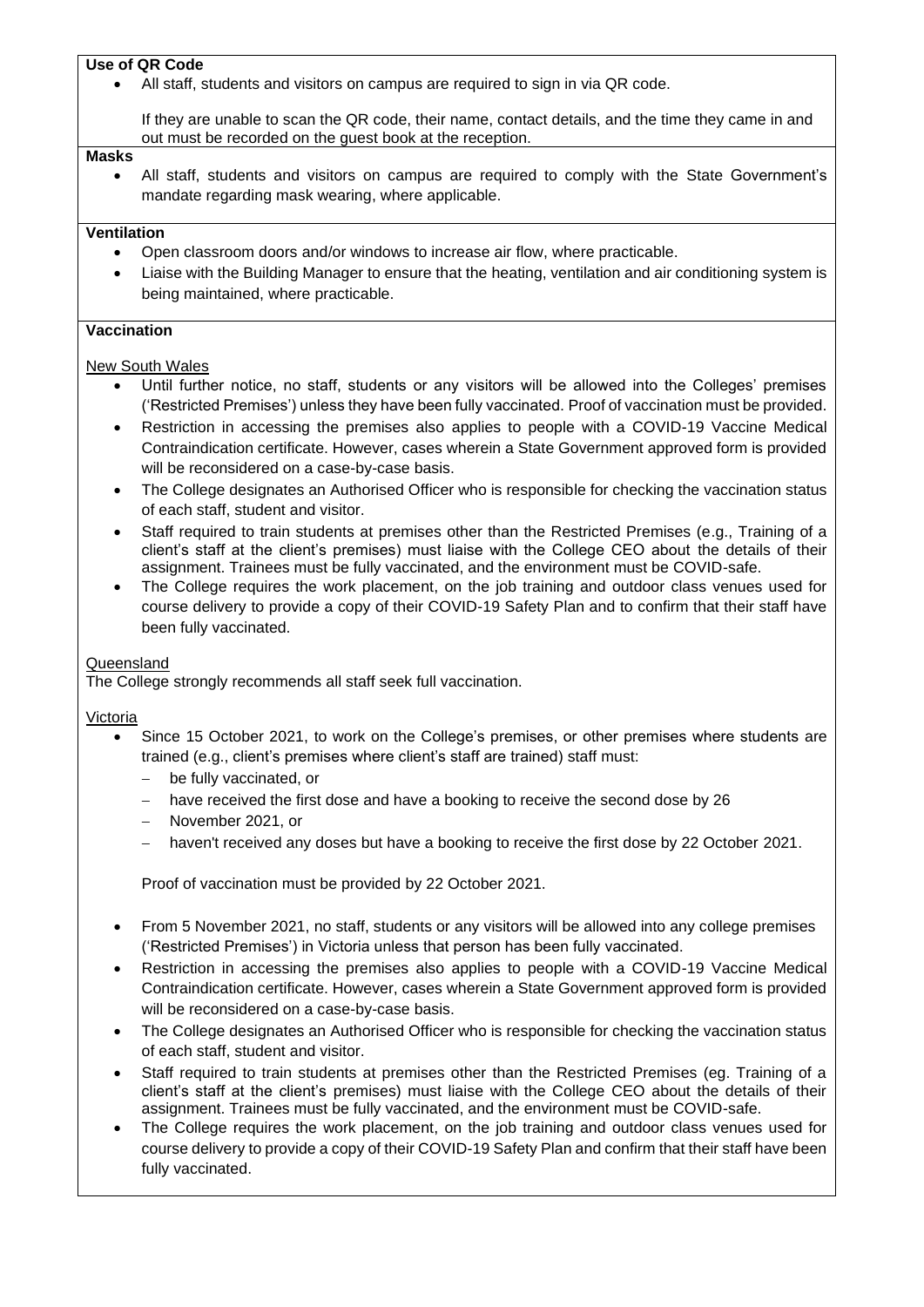South Australia The College strongly recommends all staff seek full vaccination.

Western Australia

The College strongly recommends all staff seek full vaccination.

**Response to COVID-19 Exposure on Campus**

New South Wales, Queensland, South Australia, and Western Australia

Note: The responsibilities of the Senior Manager, Student Services indicated below are delegated to the General Manager for Brisbane Campus, to the CEO for South Australia Campus and to the Operations Manager for Perth Campus.

1. Notification of confirmed case of COVID-19

- The staff or student to notify their Department Head or teacher, respectively, if they have tested positive to COVID-19.
- The Department Head or teacher to notify the Senior Manager, Student Services.

2. Notify management

• The Senior Manager, Student Services to notify the Group Managing Director and Chief Executive Officer, Mr. Christopher Campbell and the Deputy Group Managing Director and Group Chief Operating Officer, Ms. Gabriela Rodriguez about the possible exposure of the workplace to COVID-19.

3. Seek advice and assess the risks

- The Senior Manager, Student Services to seek government health advice by calling the state or territory helpline (See [https://www.health.gov.au/about-us/contact-us/local-state-and-territory-health](https://www.health.gov.au/about-us/contact-us/local-state-and-territory-health-departments)[departments\)](https://www.health.gov.au/about-us/contact-us/local-state-and-territory-health-departments)
- Follow the advice of the state and territory public health unit.
- The National Coronavirus Helpline on 1800 020 080 which operates 24 hours a day, seven days a week, may also be contacted. The National Helpline can provide advice on when and how to seek medical help or about how to get tested for COVID-19.
- Keep a record of the current contact details for the person and make a note about the areas they had been in the workplace, who they had been in close contact within the workplace and for how long.
- The state or territory WHS regulator may also be able to provide specific WHS advice on the situation.

4. Clean and disinfect

- Follow the advice of public health unit and close off the affected areas and do not let others use or enter them until they have been deep cleaned and disinfected. Open outside doors and windows if possible, to increase air flow.
- All areas, for example offices, bathrooms, kitchens and common areas and equipment or Personal Protective Equipment (PPE) that were used by the person concerned must then be thoroughly cleaned and disinfected.
- The state and territory public health unit may also provide the College with further information about how and where to clean. The Senior Manager, Student Services arranges for those instructions to be followed.

Note: There is no automatic requirement to close an entire campus following a suspected or confirmed case of COVID-19. It may be unnecessary if the person has only visited parts of the campus or if government health officials advise you the risk of others being exposed are low.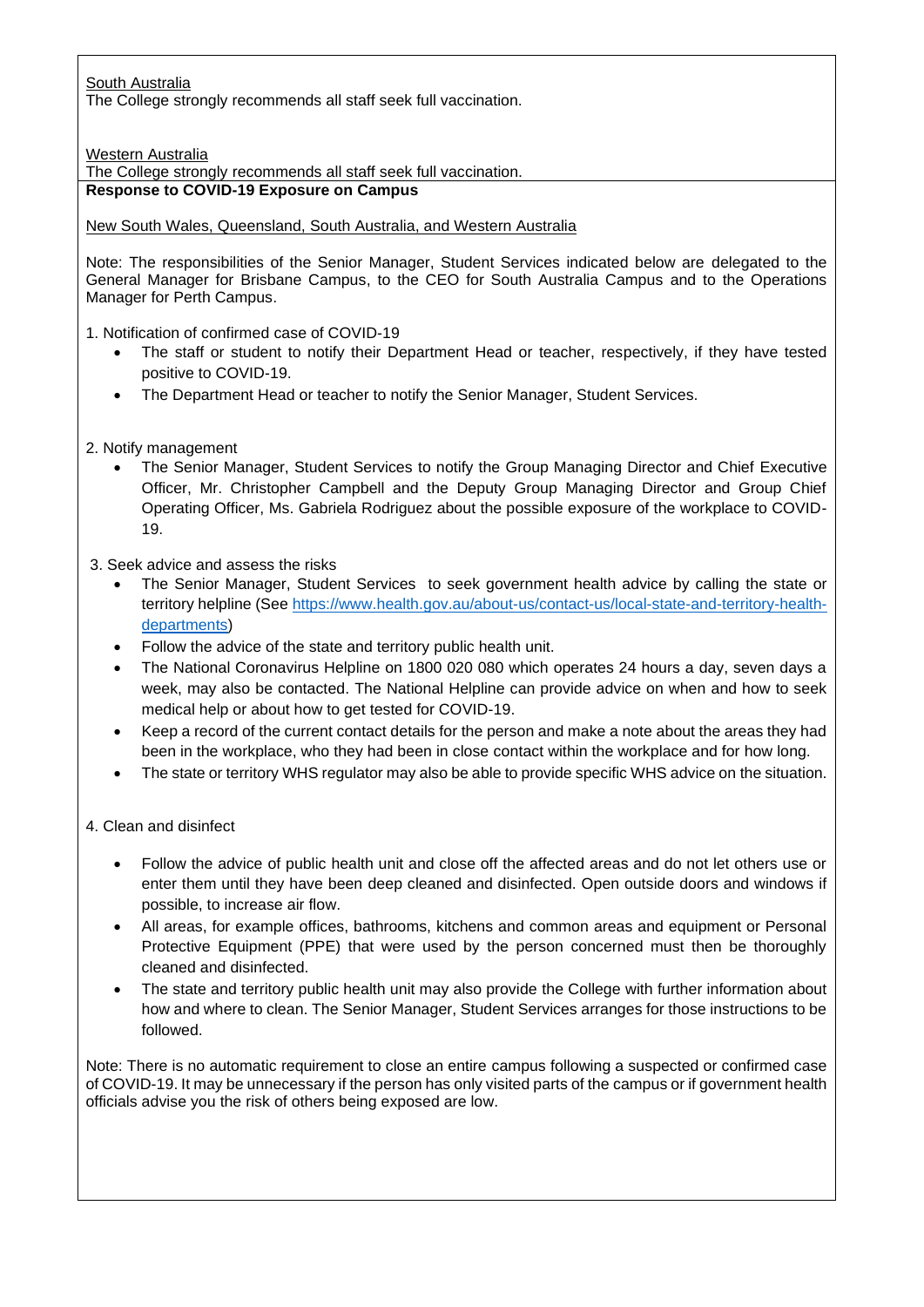5. Identify and tell close contacts

Note: The state or territory public health unit will identify close contacts of a confirmed COVID-19 case and provide them with instructions, for example, in relation to quarantine requirements.

• For the purposes of undertaking a workplace risk assessment and to assist the state and territory public health unit, consider who the affected person may have had recent close contact with. If instructed by health officials, Senior Manager, Student Services arranges to contact close contacts to advise them that they may have been exposed to COVID-19 and the requirements for quarantine. The privacy of all individuals involved is maintained.

6. Review risk management controls

Review the COVID-19 risk management controls, in consultation with the staff, and assess and decide whether any changes or additional control measures are required.

Reference: https://www.nsw.gov.au/covid-19/business/linked-with-positive-case

Victoria

In Victoria, there are specific regulations to be complied with if there is a confirmed case of COVID-19. In such events, the CEO must:

## *Immediately*

1. Direct the staff to return home and isolate immediately, whether or not they have symptoms. Once home, the staff must wait for further instructions from the Victorian Department of Health.

2. Notify the department by completing the Employer COVID-19 Notification Form and emailing covidemployernotifications@dhhs.vic.gov.au. If the Department of Health has not made contact within 24 hours of notification, the CEO will call 1300 651 160.

3. Notify staff, contractors and students, where relevant, that there is a confirmed case.

4. Report the incident via online form to WorkSafe.

### *Within 48 Hours*

1. Complete the Workplace Risk Assessment.

2. Identify workplace close contacts by completing the Close Contact Spreadsheet. The department will review the spreadsheet to confirm and identify any additional close contacts.

3. Submit the Workplace Risk Assessment and Close Contact Spreadsheet by emailing [covidemployernotifications@dhhs.vic.gov.au.](mailto:covidemployernotifications@dhhs.vic.gov.au)

4. Notify identified close contacts and request for them to quarantine and watch for symptoms. The Department of Health will also contact close contacts to explain what they need to do, offer assistance, and offer support to them for their quarantine period.

5. Consider closing or vacating the campus if required. The Department of Health will work with you on the measures you need to take and provide information when it is safe for your business to reopen. 6. Deep clean the workplace or areas identified in the Workplace Risk Assessment.

Reference:<https://www.coronavirus.vic.gov.au/confirmed-case-workplace>

### **WHS Incident Notification**

# New South Wales

The Senior Manager, Student Services must notify SafeWork NSW of the following:

- a case of COVID-19 arising out of the conduct of the College or undertaking that requires the person to have immediate treatment as an in-patient in a hospital, and
- any confirmed infection to which the carrying out of work is a significant contributing factor.

Notification is made by calling SafeWork NSW on 13 10 50.